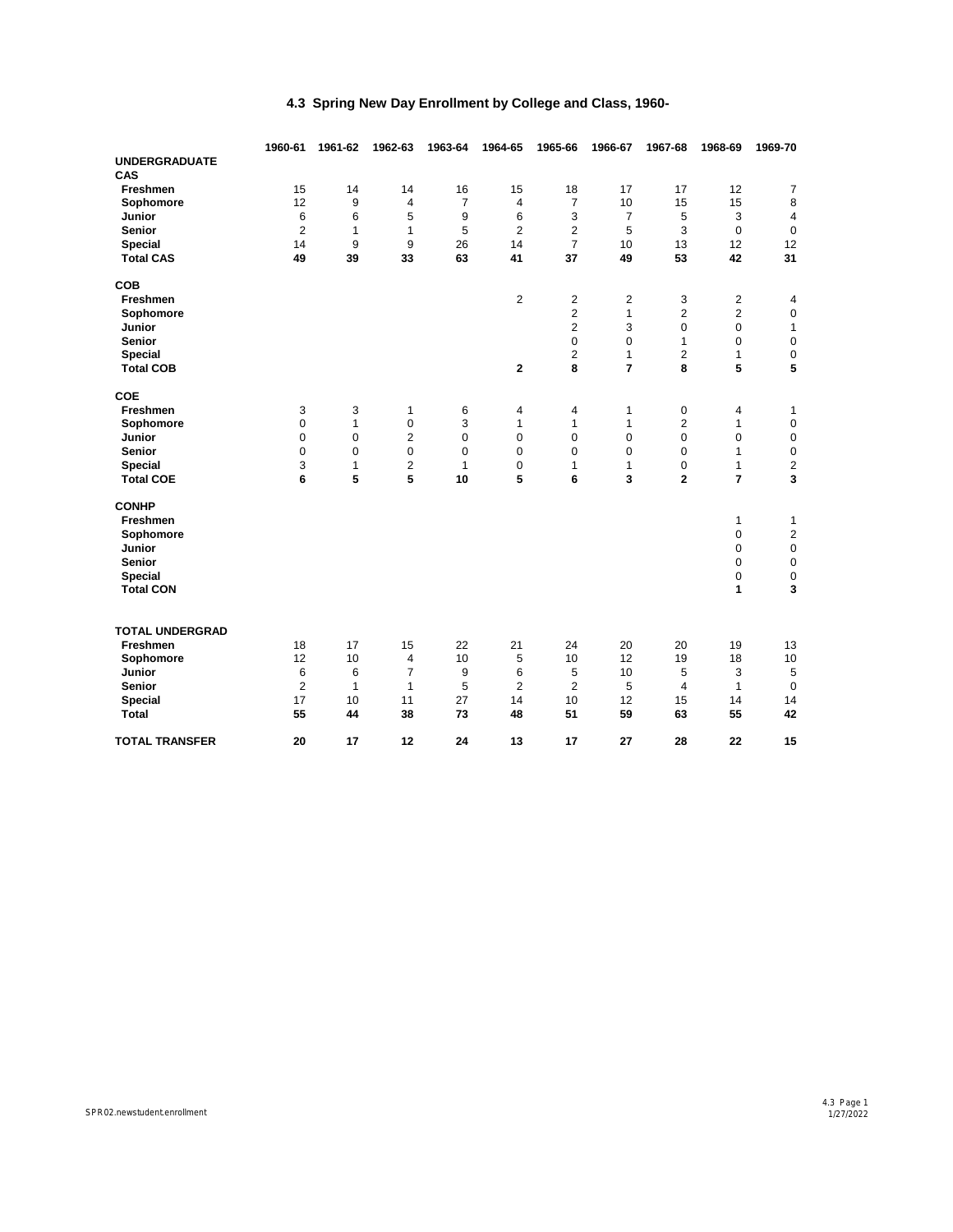|                             | 1970-71        | 1971-72        | 1972-73        | 1973-74        | 1974-75             | 1975-76        | 1976-77        | 1977-78        | 1978-79        | 1979-80                   |
|-----------------------------|----------------|----------------|----------------|----------------|---------------------|----------------|----------------|----------------|----------------|---------------------------|
| <b>UNDERGRADUATE</b><br>CAS |                |                |                |                |                     |                |                |                |                |                           |
| Freshmen                    | 17             | 12             | 14             | 9              | 26                  | 18             | 25             | 12             | 13             | 14                        |
| Sophomore                   | 9              | 14             | 14             | 8              | 8<br>$\overline{7}$ | 12             | 8              | 8              | $\overline{4}$ | 11                        |
| Junior                      | 3              | 6              | $\overline{2}$ | 8              |                     | $\overline{4}$ | 5              | 3              | 11             | 4                         |
| <b>Senior</b>               | $\mathbf{1}$   | $\mathbf{1}$   | $\mathbf{1}$   | $\Omega$       | $\overline{2}$      | $\overline{2}$ | $\overline{7}$ | 1<br>10        | $\mathbf 0$    | 3                         |
| <b>Special</b>              | 12             | 12             | 10             | 9              | 6                   | 3              | 9              |                | 10             | $9\,$                     |
| <b>Total CAS</b>            | 42             | 45             | 41             | 34             | 49                  | 39             | 54             | 34             | 38             | 41                        |
| COB                         |                |                |                |                |                     |                |                |                |                |                           |
| Freshmen                    | 2              | 0              | 4              | $\overline{2}$ | 6                   | 3              | 3              | 5              | 5              | 9                         |
| Sophomore                   | 0              | 1              | 3              | 4              | $\overline{2}$      | 3              | 4              | 5              | $\overline{2}$ | 5                         |
| Junior                      | $\mathbf 0$    | $\overline{2}$ | $\mathbf{1}$   | $\overline{2}$ | $\overline{c}$      | $\mathbf{1}$   | 3              | 3              | $\overline{2}$ | $\mathsf 0$               |
| Senior                      | 0              | $\mathbf 0$    | $\mathbf 0$    | $\mathbf 0$    | 0                   | 0              | $\mathbf 0$    | 0              | $\mathbf{1}$   | $\mathbf{1}$              |
| Special                     | 0              | 0              | $\overline{2}$ | 0              | 0                   | 0              | $\mathbf 0$    | 0              | $\mathbf 0$    | $\pmb{0}$                 |
| <b>Total COB</b>            | $\overline{2}$ | 3              | 10             | 8              | 10                  | $\overline{7}$ | 10             | 13             | 10             | 15                        |
| COE                         |                |                |                |                |                     |                |                |                |                |                           |
| Freshmen                    | $\overline{2}$ | 0              | 1              | 1              | 1                   | 4              | 2              | 2              | 6              | 4                         |
| Sophomore                   | $\mathbf{1}$   | 0              | 1              | 0              | 0                   | $\overline{2}$ | 1              | $\overline{2}$ | $\mathbf{1}$   | $\ensuremath{\mathsf{3}}$ |
| Junior                      | 0              | $\mathbf 0$    | $\mathbf 0$    | $\mathbf 0$    | 1                   | $\mathbf{1}$   | $\mathbf 0$    | $\mathbf 0$    | $\mathbf 0$    | $\pmb{0}$                 |
| <b>Senior</b>               | 0              | $\mathbf 0$    | $\mathbf 0$    | $\mathbf 0$    | 0                   | 0              | 0              | 1              | $\mathbf 0$    | 1                         |
| <b>Special</b>              | $\mathbf 0$    | 0              | $\overline{2}$ | 0              | 4                   | 0              | 1              | 2              | 3              | $\mathsf 0$               |
| <b>Total COE</b>            | 3              | $\mathbf 0$    | 4              | 1              | 6                   | $\overline{7}$ | 4              | $\overline{7}$ | 10             | 8                         |
| <b>CONHP</b>                |                |                |                |                |                     |                |                |                |                |                           |
| Freshmen                    | 1              | 1              | $\mathbf 0$    | 0              | 0                   | 1              | 5              | 0              | $\mathbf{1}$   | $\overline{2}$            |
| Sophomore                   | 1              | 0              | $\mathbf 0$    | 0              | 0                   | 0              | 1              | $\mathbf 0$    | 0              | $\pmb{0}$                 |
| Junior                      | 0              | $\mathbf 0$    | $\mathbf 0$    | $\mathbf 0$    | 0                   | 0              | 0              | $\mathbf 0$    | 0              | $\mathsf 0$               |
| Senior                      | 0              | $\mathbf 0$    | $\mathbf 0$    | 0              | $\mathbf{1}$        | 0              | $\mathbf 0$    | $\mathbf 0$    | 0              | $\pmb{0}$                 |
| Special                     | 0              | $\overline{2}$ | $\mathsf 0$    | 0              | 0                   | 0              | 0              | $\mathbf 0$    | $\overline{2}$ | 2                         |
| <b>Total CON</b>            | $\overline{2}$ | 3              | $\mathbf{0}$   | $\mathbf{0}$   | 1                   | 1              | 6              | $\mathbf{0}$   | 3              | 4                         |
| <b>TOTAL UNDERGRAD</b>      |                |                |                |                |                     |                |                |                |                |                           |
| Freshmen                    | 22             | 13             | 19             | 12             | 33                  | 26             | 35             | 19             | 25             | 29                        |
| Sophomore                   | 11             | 15             | 18             | 12             | 10                  | 17             | 14             | 15             | $\overline{7}$ | 19                        |
| Junior                      | 3              | 8              | 3              | 10             | 10                  | 6              | 8              | 6              | 13             | 4                         |
| <b>Senior</b>               | 1              | $\mathbf{1}$   | 1              | $\mathbf 0$    | 3                   | $\overline{c}$ | $\overline{7}$ | $\overline{2}$ | $\mathbf{1}$   | 5                         |
| Special                     | 12             | 14             | 14             | 9              | 10                  | 3              | 10             | 12             | 15             | 11                        |
| <b>Total</b>                | 49             | 51             | 55             | 43             | 66                  | 54             | 74             | 54             | 61             | 68                        |
| <b>TOTAL TRANSFER</b>       | 15             | 24             | 22             | 22             | 23                  | 25             | 29             | 23             | 21             | 28                        |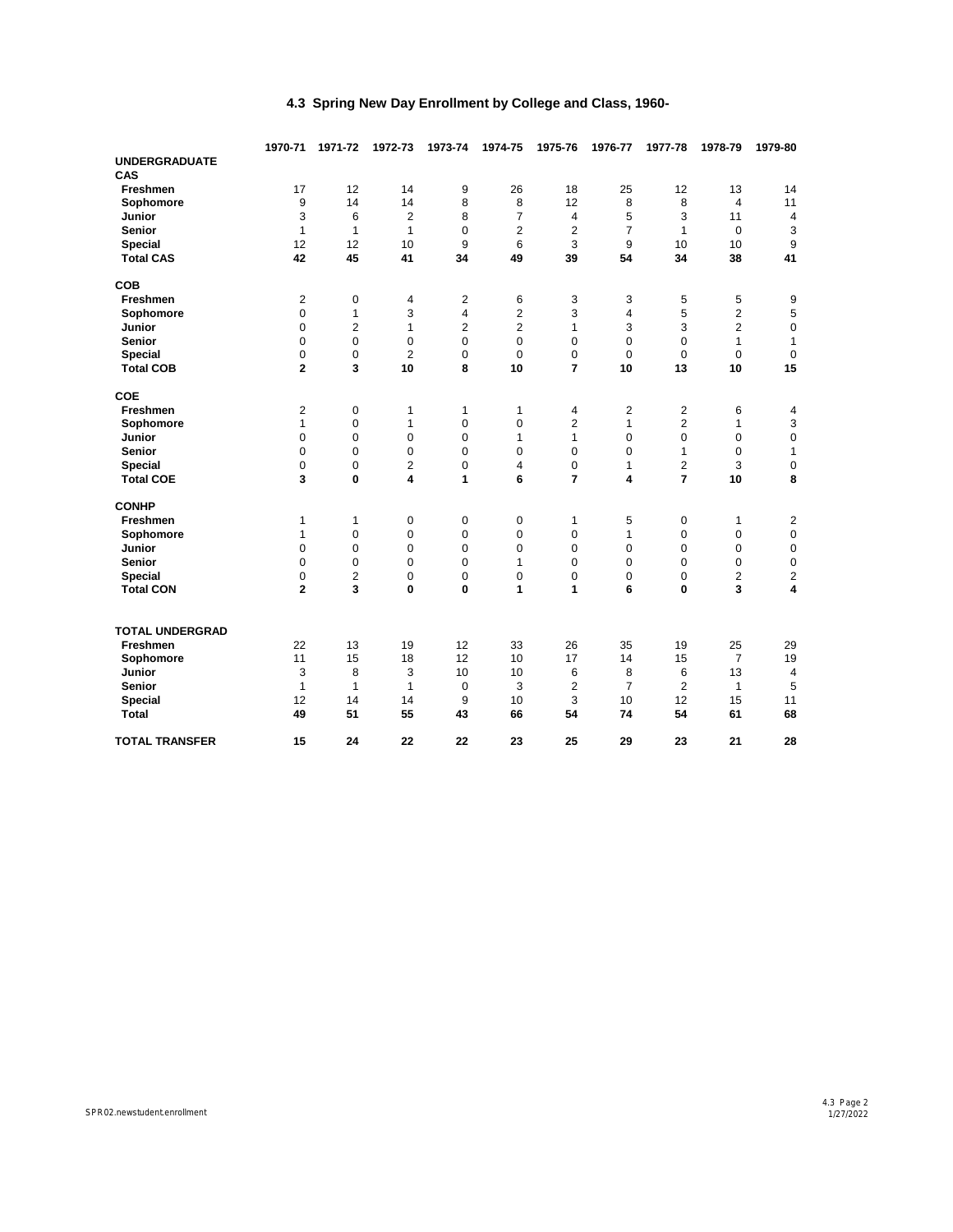|                        | 1980-81        | 1981-82        | 1982-83        | 1983-84        | 1984-85                   | 1985-86             | 1986-87      | 1987-88        | 1988-89        | 1989-90             |
|------------------------|----------------|----------------|----------------|----------------|---------------------------|---------------------|--------------|----------------|----------------|---------------------|
| <b>UNDERGRADUATE</b>   |                |                |                |                |                           |                     |              |                |                |                     |
| CAS                    |                |                |                |                |                           |                     |              |                |                |                     |
| Freshmen               | 13             | 20             | 17             | 10             | 10<br>8<br>$\overline{2}$ | 15                  | 13           | 27             | 13             | 6                   |
| Sophomore              | 8              | 6              | 10             | 3              |                           | 9                   | 3            | 3              | 14             | 6                   |
| Junior                 | 5              | 6              | 4              | $\mathbf{1}$   |                           | 3                   | 5            | 3              | 4              | 3                   |
| <b>Senior</b>          | $\overline{2}$ | 3              | 3              | $\mathbf{1}$   | 2                         | 1<br>$\overline{4}$ | 0            | $\mathbf 0$    | $\mathbf 0$    | 18                  |
| Special                | 5              | 5              | 6              | 13             | $\overline{7}$            |                     | 6            | 8              | 6              | 5                   |
| <b>Total CAS</b>       | 33             | 40             | 40             | 28             | 29                        | 32                  | 27           | 41             | 37             | 38                  |
| <b>COB</b>             |                |                |                |                |                           |                     |              |                |                |                     |
| Freshmen               | 5              | 6              | 1              | 6              | $\overline{c}$            | 1                   | 5            | $\overline{c}$ | 5              | $\mathbf 0$         |
| Sophomore              | 6              | 5              | 3              | 0              | 3                         | 0                   | 1            | 2              | $\mathbf{1}$   | $\mathbf{1}$        |
| Junior                 | 1              | 1              | 4              | $\overline{2}$ | $\mathbf{1}$              | $\overline{2}$      | 1            | 0              | $\mathbf{1}$   | 3                   |
| Senior                 | $\overline{c}$ | $\mathbf 0$    | $\mathbf 0$    | 0              | 0                         | 0                   | 0            | $\mathbf 0$    | 0              | 4                   |
| <b>Special</b>         | 0              | 0              | $\mathbf 0$    | $\mathbf{1}$   | 0                         | 0                   | 2            | 0              | 0              | $\pmb{0}$           |
| <b>Total COB</b>       | 14             | 12             | 8              | 9              | 6                         | 3                   | 9            | 4              | $\overline{7}$ | 8                   |
| COE                    |                |                |                |                |                           |                     |              |                |                |                     |
| Freshmen               | 3              | 4              | $\overline{2}$ | $\overline{2}$ | 7                         | 1                   | 3            | 0              | 5              | $\mathbf 0$         |
| Sophomore              | $\mathbf{1}$   | 2              | 5              | 4              | 2                         | $\mathbf{1}$        | 1            | 1              | 6              | $\mathsf 0$         |
| Junior                 | $\mathbf{1}$   | 4              | 3              | $\overline{4}$ | 4                         | $\mathbf{1}$        | 3            | $\mathbf 0$    | $\mathbf 0$    | $\pmb{0}$           |
| Senior                 | 0              | $\mathbf 0$    | $\mathbf 0$    | 0              | 0                         | $\mathbf{1}$        | 1            | 1              | $\mathbf{1}$   | 4                   |
| <b>Special</b>         | 0              | $\mathbf 0$    | $\mathbf 0$    | $\overline{2}$ | 3                         | 0                   | $\mathbf{1}$ | $\mathbf 0$    | $\overline{2}$ | $\pmb{0}$           |
| <b>Total COE</b>       | 5              | 10             | 10             | 12             | 16                        | 4                   | 9            | $\overline{2}$ | 14             | 4                   |
| <b>CONHP</b>           |                |                |                |                |                           |                     |              |                |                |                     |
| Freshmen               | 1              | 1              | 1              | 0              | $\overline{2}$            | 3                   | 3            | 1              | 0              | 1                   |
| Sophomore              | 1              | $\mathbf 0$    | $\mathbf{1}$   | 0              | 0                         | $\mathbf{1}$        | 1            | $\mathbf{1}$   | $\mathbf 0$    | $\mathbf 0$         |
| <b>Junior</b>          | 0              | $\mathbf 0$    | $\mathbf 0$    | $\overline{2}$ | 1                         | 0                   | 1            | 0              | 0              | $\pmb{0}$           |
| <b>Senior</b>          | 0              | $\mathbf 0$    | $\mathbf{1}$   | $\mathbf 0$    | 1                         | $\mathbf{1}$        | $\mathbf 0$  | 0              | $\mathbf 0$    | $\mathbf{1}$        |
| Special                | 0              | $\overline{2}$ | $\mathbf{1}$   | $\overline{7}$ | 0                         | 28                  | 19           | 13             | $\overline{7}$ | 5                   |
| <b>Total CON</b>       | $\overline{2}$ | 3              | 4              | 9              | 4                         | 33                  | 24           | 15             | $\overline{7}$ | 7                   |
| <b>TOTAL UNDERGRAD</b> |                |                |                |                |                           |                     |              |                |                |                     |
| Freshmen               | 22             | 31             | 21             | 18             | 21                        | 20                  | 24           | 30             | 23             |                     |
| Sophomore              | 16             | 13             | 19             | $\overline{7}$ | 13                        | 11                  | 6            | 7              | 21             | 7<br>$\overline{7}$ |
| Junior                 | $\overline{7}$ | 11             | 11             | 9              | 8                         | 6                   | 10           | 3              | 5              | 6                   |
| <b>Senior</b>          | $\overline{4}$ | 3              | 4              | $\mathbf{1}$   | 3                         | 3                   | 1            | 1              | 1              | 27                  |
| Special                | 5              | $\overline{7}$ | $\overline{7}$ | 23             | 10                        | 32                  | 28           | 21             | 15             | 10                  |
| <b>Total</b>           | 54             | 65             | 62             | 58             | 55                        | 72                  | 69           | 62             | 65             | 57                  |
| <b>TOTAL TRANSFER</b>  | 27             | 27             | 34             | 17             | 24                        | 20                  | 17           | 11             | 27             | 40                  |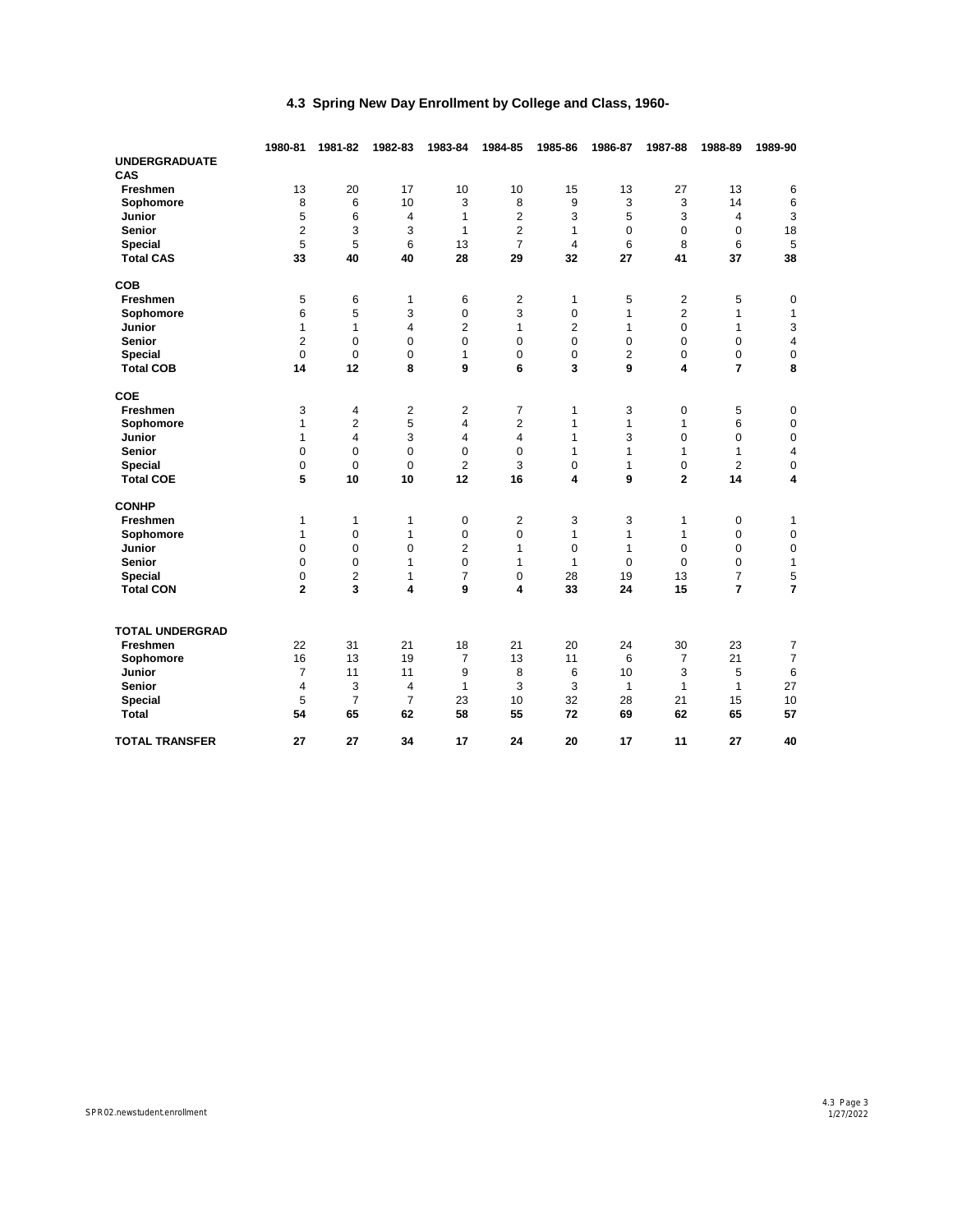|                        | 1990-91        | 1991-92                 | 1992-93        | 1993-94        | 1994-95        | 1995-96        | 1996-97             | 1997-98             | 1998-99           | 1999-00                   |  |
|------------------------|----------------|-------------------------|----------------|----------------|----------------|----------------|---------------------|---------------------|-------------------|---------------------------|--|
| <b>UNDERGRADUATE</b>   |                |                         |                |                |                |                |                     |                     |                   |                           |  |
| CAS<br>Freshmen        | 17             | 16                      |                |                |                |                |                     | 13                  |                   |                           |  |
|                        | 11             | 5                       | 9<br>5         | 8<br>5         | 11<br>11       | 5              | 8<br>$\overline{2}$ |                     | 4<br>$\mathbf{1}$ | 4                         |  |
| Sophomore<br>Junior    | 5              |                         | 3              | 5              |                | $\overline{4}$ |                     | 8<br>$\overline{2}$ |                   | $\ensuremath{\mathsf{3}}$ |  |
|                        |                | $\mathbf 0$             |                |                | 6              | $\overline{2}$ | 1<br>$\mathbf 0$    |                     | $\mathbf 0$       | 3                         |  |
| <b>Senior</b>          | $\mathbf 0$    | 1                       | 1              | 3              | 0              | 0              |                     | $\mathbf 0$         | $\mathbf 0$       | $\overline{7}$            |  |
| Special                | 22             | 12                      | 9              | 11             | $\overline{7}$ | 5              | 6                   | $\mathbf{1}$        | 4                 | 14                        |  |
| <b>Total CAS</b>       | 55             | 34                      | 27             | 32             | 35             | 16             | 17                  | 24                  | 9                 | 31                        |  |
| <b>COB</b>             |                |                         |                |                |                |                |                     |                     |                   |                           |  |
| Freshmen               | 2              | 5                       | 5              | 5              | 7              | 3              | 6                   | 1                   | 5                 | 1                         |  |
| Sophomore              | 3              | 3                       | $\mathbf{1}$   | 4              | 1              | $\overline{2}$ | 0                   | 4                   | 3                 | 3                         |  |
| Junior                 | 0              | $\mathbf 0$             | 3              | 0              | 0              | $\mathbf{1}$   | 0                   | 1                   | $\mathbf{1}$      | $\mathbf{1}$              |  |
| Senior                 | 0              | $\mathbf 0$             | $\mathbf 0$    | $\mathbf 0$    | 0              | 0              | 0                   | 0                   | $\mathbf 0$       | $\overline{c}$            |  |
| Special                | 0              | 1                       | $\mathbf{1}$   | 3              | 1              | $\mathbf{1}$   | 1                   | 0                   | 0                 | $\pmb{0}$                 |  |
| <b>Total COB</b>       | 5              | 9                       | 10             | 12             | 9              | $\overline{7}$ | $\overline{7}$      | 6                   | 9                 | $\overline{7}$            |  |
| COE                    |                |                         |                |                |                |                |                     |                     |                   |                           |  |
| Freshmen               | 5              | 4                       | $\mathbf{1}$   | $\overline{2}$ | $\overline{2}$ | 2              | 2                   | 2                   | 3                 | 0                         |  |
| Sophomore              | 2              | 0                       | 10             | 5              | 1              | 0              | 1                   | 0                   | 0                 | $\pmb{0}$                 |  |
| Junior                 | 4              | $\mathbf 0$             | $\mathbf 0$    | $\mathbf{1}$   | 0              | 0              | 3                   | $\overline{2}$      | $\mathbf 0$       | $\mathbf{1}$              |  |
| Senior                 | 0              | 0                       | $\mathbf{1}$   | 0              | 0              | 0              | 0                   | $\mathbf 0$         | 1                 | $\mathsf 0$               |  |
| <b>Special</b>         | $\mathbf 0$    | $\overline{2}$          | $\mathbf 0$    | $\mathbf{1}$   | 3              | $\mathbf{1}$   | $\mathbf 0$         | 4                   | $\mathbf 0$       | $\pmb{0}$                 |  |
| <b>Total COE</b>       | 11             | 6                       | 12             | 9              | 6              | 3              | 6                   | 8                   | 4                 | 1                         |  |
| <b>CONHP</b>           |                |                         |                |                |                |                |                     |                     |                   |                           |  |
| Freshmen               | 2              | 1                       | 4              | $\mathbf{1}$   | 0              | $\mathbf{1}$   | 1                   | 0                   | 0                 | 0                         |  |
| Sophomore              | 3              | 6                       | 5              | 10             | 3              | $\overline{c}$ | 2                   | $\mathbf{1}$        | 0                 | $\pmb{0}$                 |  |
| Junior                 | 0              | 3                       | $\Omega$       | $\overline{2}$ | 3              | $\Omega$       | 1                   | $\Omega$            | 0                 | $\mathbf 0$               |  |
| Senior                 | $\overline{c}$ | $\overline{\mathbf{4}}$ | 5              | 5              | $\overline{2}$ | $\mathbf{1}$   | $\mathbf 0$         | 0                   | $\mathbf 0$       | $\mathsf 0$               |  |
| <b>Special</b>         | 9              | 12                      | 4              | 9              | 14             | 9              | 8                   | 11                  | 8                 | 8                         |  |
| <b>Total CON</b>       | 16             | 26                      | 18             | 27             | 22             | 13             | 12                  | 12                  | 8                 | 8                         |  |
| <b>TOTAL UNDERGRAD</b> |                |                         |                |                |                |                |                     |                     |                   |                           |  |
| Freshmen               | 26             | 26                      | 19             | 16             | 20             | 11             | 17                  | 16                  | 12                | 5                         |  |
| Sophomore              | 19             | 14                      | 21             | 24             | 16             | 8              | 5                   | 13                  | 4                 | 6                         |  |
| Junior                 | 9              | 3                       | 6              | 8              | 9              | 3              | 5                   | 5                   | $\mathbf{1}$      | 5                         |  |
| <b>Senior</b>          | $\overline{c}$ | 5                       | $\overline{7}$ | 8              | $\overline{2}$ | $\mathbf{1}$   | $\mathbf 0$         | $\mathbf 0$         | 1                 | 9                         |  |
| Special                | 31             | 27                      | 14             | 24             | 25             | 16             | 15                  | 16                  | 12                | 22                        |  |
| <b>Total</b>           | 87             | 75                      | 67             | 80             | 72             | 39             | 42                  | 50                  | 30                | 47                        |  |
|                        |                |                         |                |                |                |                |                     |                     |                   |                           |  |
| <b>TOTAL TRANSFER</b>  | 30             | 22                      | 34             | 40             | 27             | 12             | 10                  | 18                  | 6                 | 28                        |  |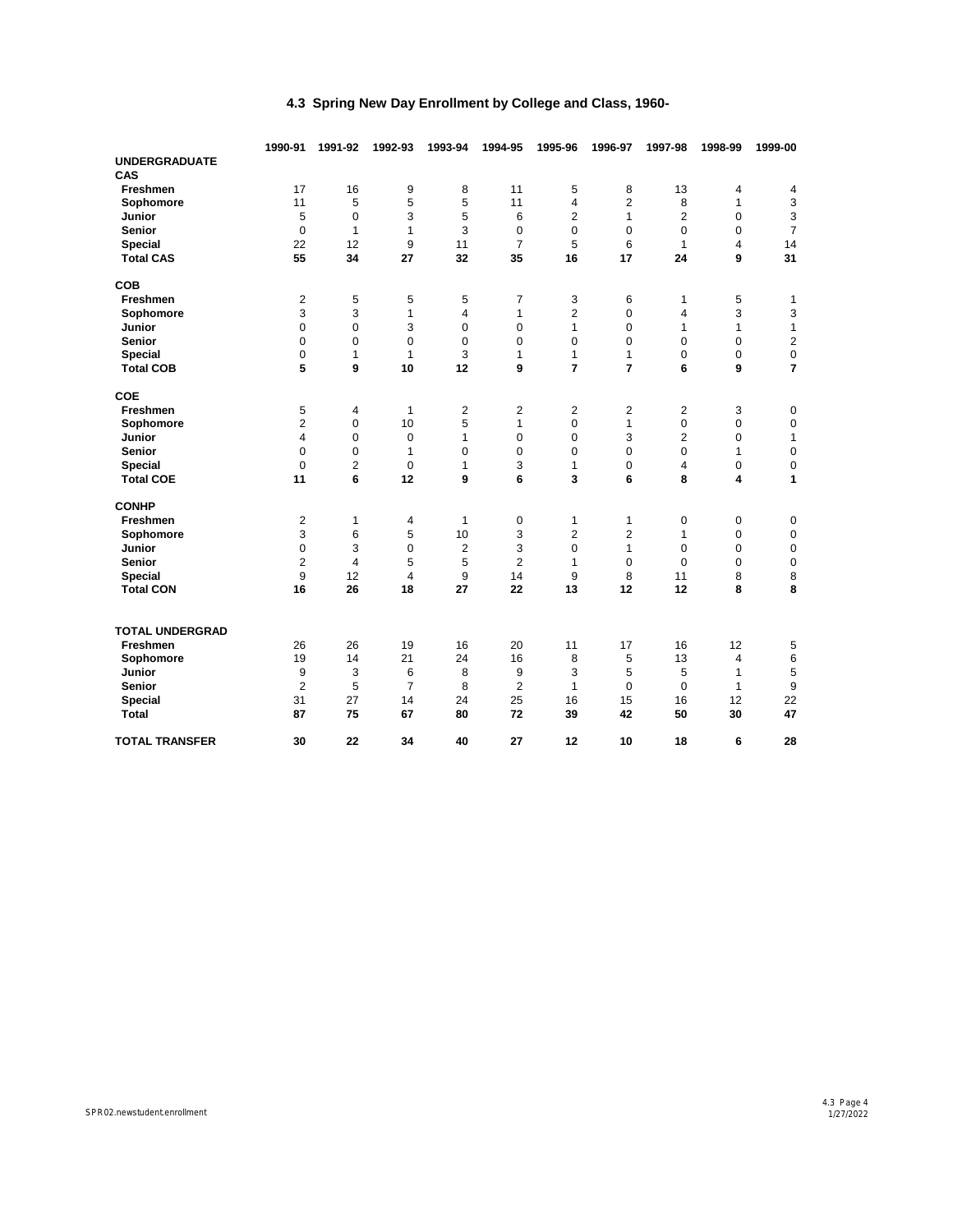|                        | 2000-01                    | 2001-02                 | 2002-03                 | 2003-04        | 2004-05             | 2005-06                  | 2006-07             | 2007-08        | 2008-09        | 2009-10        | 2010-11        |
|------------------------|----------------------------|-------------------------|-------------------------|----------------|---------------------|--------------------------|---------------------|----------------|----------------|----------------|----------------|
| <b>UNDERGRADUATE</b>   |                            |                         |                         |                |                     |                          |                     |                |                |                |                |
| CAS                    |                            |                         |                         |                |                     |                          |                     |                |                |                |                |
| Freshmen               | 16                         | 11                      | 21                      | 17             | 11                  | 8<br>$\overline{4}$<br>4 | 14                  | 24             | 18             | 9              | 19             |
| Sophomore              | $\mathbf 0$                | $\overline{\mathbf{4}}$ | $\overline{2}$          | $\overline{2}$ | 6<br>$\overline{2}$ |                          | $\mathbf{1}$        | 1<br>2         | 5              | 6              | $\overline{7}$ |
| Junior                 | $\mathbf 0$                | $\overline{2}$          | $\mathbf{1}$            | 0              |                     |                          | $\overline{2}$      |                | $\overline{2}$ | 2              | 1              |
| <b>Senior</b>          | $\Omega$                   | $\mathbf 0$             | $\Omega$                | 2              | $\mathbf 0$         | $\mathbf{1}$             | $\mathbf{1}$        | 1              | $\mathbf{1}$   | $\overline{c}$ | 1              |
| <b>Special</b>         | 16                         | 16                      | 21                      | 8              | $\overline{2}$      | 21                       | 78                  | $\overline{2}$ | 21             | 25             | $\overline{7}$ |
| <b>Total CAS</b>       | 32                         | 33                      | 45                      | 29             | 21                  | 38                       | 96                  | 30             | 47             | 44             | 35             |
| COB                    |                            |                         |                         |                |                     |                          |                     |                |                |                |                |
| Freshmen               | 5                          | 5                       | 5                       | 3              | 5                   | 5                        | $\mathbf{1}$        | 5              | 7              | 4              | 6              |
| Sophomore              | $\mathbf 0$                | $\boldsymbol{0}$        | 1                       | 1              | $\overline{c}$      | 1                        | $\mathbf 0$         | 0              | 1              | 1              | $\mathbf 0$    |
| Junior                 | $\mathbf 0$                | $\mathbf 0$             | $\mathbf 0$             | $\mathbf 0$    | $\mathbf 0$         | 1                        | $\mathbf 0$         | 0              | $\mathbf 0$    | $\mathbf 0$    | $\mathbf 0$    |
| Senior                 | $\mathbf 0$                | 0                       | $\mathbf 0$             | $\mathbf 0$    | 0                   | 0                        | $\mathbf 0$         | 0              | 0              | 0              | $\mathbf 0$    |
| <b>Special</b>         | $\mathbf 0$                | 0                       | $\mathbf 0$             | $\mathbf 0$    | 0                   | 1                        | 2                   | 0              | 2              | 1              | $\mathbf{1}$   |
| <b>Total COB</b>       | 5                          | 5                       | 6                       | 4              | $\overline{7}$      | 8                        | 3                   | 5              | 10             | 6              | 7              |
| COE                    |                            |                         |                         |                |                     |                          |                     |                |                |                |                |
| <b>Freshmen</b>        | $\overline{2}$             | 1                       | $\overline{2}$          | 0              | 2                   | $\overline{2}$           | 2                   | 2              | 3              | 0              | $\overline{2}$ |
| Sophomore              | $\mathbf 0$                | $\pmb{0}$               | $\mathbf 0$             | $\mathbf 0$    | $\mathbf{1}$        | 0                        | $\mathbf{1}$        | 0              | $\mathbf 0$    | $\mathbf{1}$   | $\mathbf 0$    |
| Junior                 | $\mathbf 0$                | $\mathbf 0$             | $\mathbf 0$             | $\mathbf 0$    | $\mathbf 0$         | 1                        | $\mathbf 0$         | 0              | 0              | 1              | $\mathbf{1}$   |
| <b>Senior</b>          | $\Omega$                   | $\mathbf 0$             | $\mathbf 0$             | $\Omega$       | $\Omega$            | $\mathbf 0$              | $\mathbf 0$         | 0              | $\mathbf 0$    | $\mathbf 0$    | $\mathbf 0$    |
| Special                | $\mathbf 0$                | $\pmb{0}$               | $\mathbf 0$             | 0              | $\mathbf 0$         | 0                        | $\mathbf 0$         | 0              | 3              | 0              | $\mathbf 0$    |
| <b>Total COE</b>       | 2                          | 1                       | $\mathbf{2}$            | 0              | 3                   | 3                        | 3                   | 2              | 6              | 2              | 3              |
| <b>CONHP</b>           |                            |                         |                         |                |                     |                          |                     |                |                |                |                |
| Freshmen               | 6                          | 3                       | $\overline{\mathbf{c}}$ | $\overline{2}$ | 1                   | $\overline{\mathbf{c}}$  | 4                   | 7              | 8              | 1              | 5              |
| Sophomore              | 0                          | 1                       | 0                       | 2              | $\overline{2}$      | 1                        | 3                   | 4              | 2              | 4              | $\overline{7}$ |
| Junior                 | $\Omega$                   | $\mathbf 0$             | $\Omega$                | $\Omega$       | 1                   | $\mathbf{1}$             | $\Omega$            | 2              | 1              | $\overline{2}$ | $\overline{4}$ |
| <b>Senior</b>          | $\mathbf 0$                | $\pmb{0}$               | $\mathbf 0$             | $\mathbf 0$    | $\mathbf{1}$        | $\overline{2}$           | $\mathbf 0$         | 0              | $\mathbf 0$    | $\mathbf{1}$   | $\overline{4}$ |
| <b>Special</b>         | $\mathbf 0$                | $\mathbf 0$             | $\mathbf 0$             | 0              | 0                   | $\mathbf 0$              | $\mathbf 0$         | 0              | $\mathbf 0$    | 0              | $\mathbf 0$    |
| <b>Total CON</b>       | 6                          | 4                       | $\mathbf 2$             | 4              | 5                   | 6                        | $\overline{7}$      | 13             | 11             | 8              | 20             |
| <b>TOTAL UNDERGRAD</b> |                            |                         |                         |                |                     |                          |                     |                |                |                |                |
| Freshmen               |                            |                         |                         |                |                     |                          |                     |                |                |                |                |
|                        | 29                         | 20                      | 30                      | 22             | 19                  | 17                       | 21                  | 38             | 36             | 14             | 32<br>14       |
| Sophomore<br>Junior    | $\mathbf 0$<br>$\mathbf 0$ | 5<br>2                  | 3<br>$\mathbf{1}$       | 5<br>0         | 11<br>3             | 6<br>$\overline{7}$      | 5<br>$\overline{2}$ | 5<br>4         | 8<br>3         | 12<br>5        |                |
| <b>Senior</b>          | $\Omega$                   | $\mathbf 0$             | $\Omega$                |                | 1                   | 3                        | $\mathbf{1}$        | 1              | $\mathbf{1}$   | 3              | 6              |
| Special                | 16                         | 16                      | 21                      | 2<br>8         | $\overline{2}$      | 22                       | 80                  | $\overline{2}$ | 26             | 26             | 5<br>8         |
| <b>Total</b>           | 45                         | 43                      | 55                      | 37             | 36                  | 55                       | 109                 | 50             | 74             | 60             | 65             |
| <b>TOTAL TRANSFER</b>  | 18                         | 22                      | 16                      | 24             | 19                  | 26                       | 19                  | 27             | 39             | 27             | 45             |
|                        |                            |                         |                         |                |                     |                          |                     |                |                |                |                |